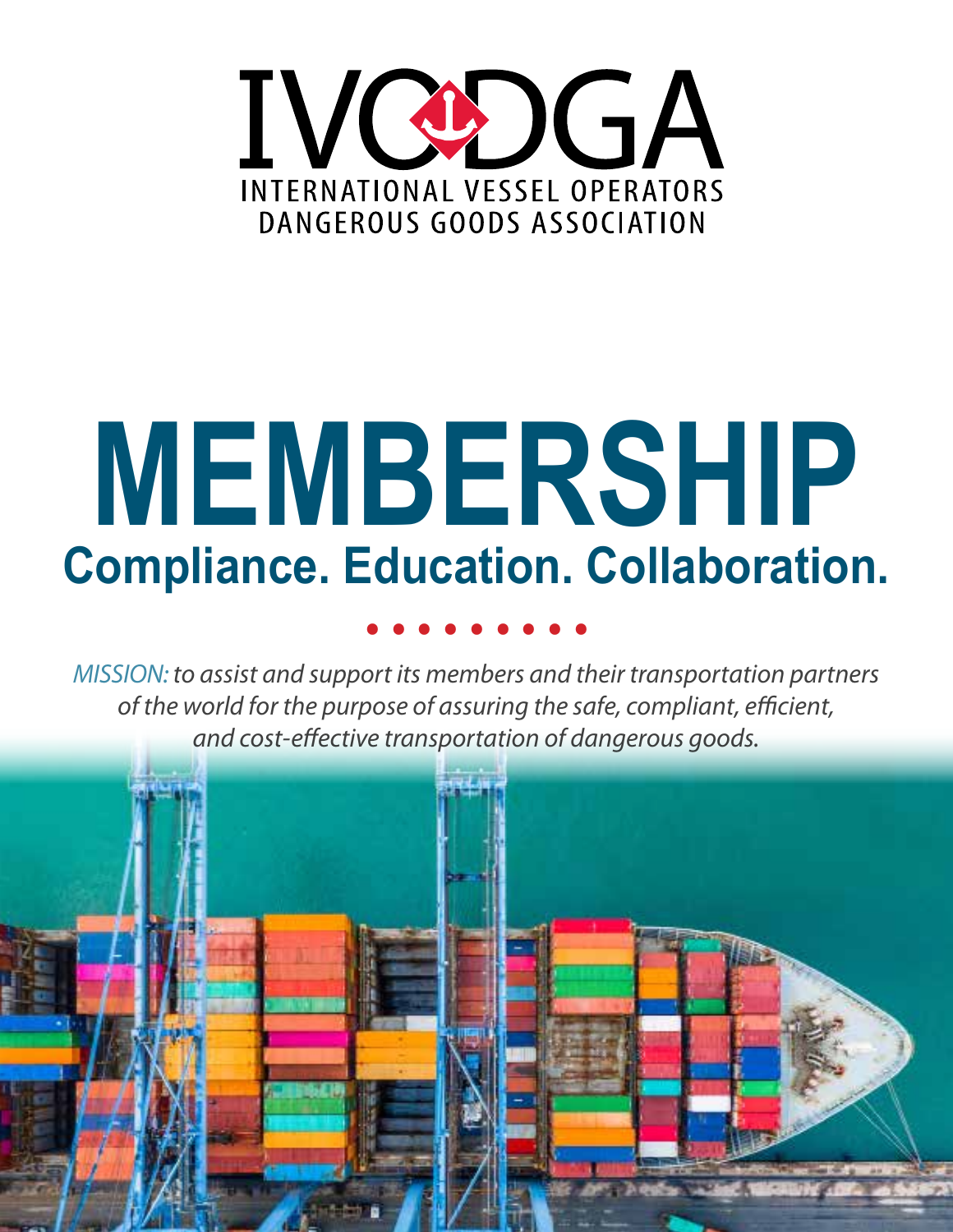# **ABOUT IVODGA**

Established in 1990, IVODGA's commitment to the safe and secure transport of dangerous goods protects critical transportation infrastructure from incidents and disruptions that may present significant safety and economic impacts. IVODGA staff monitors international regulations and quick intervention of impractical and unsafe regulatory schemes ensures our members continue to operate using best management practices, and provide a safe work environment for all. This commitment saves lives and prevents injuries throughout the supply chain.

# **MEMBER BENEFITS**

An international organization comprised of representatives of the ocean common carriers of the world, operating under the flags of several nations, dedicated to the development and enhancing the understanding of rules and regulations governing maritime transportation of dangerous goods. Collectively, IVODGA members are responsible for the safe transportation of over 75% of the world's ocean borne container traffic. **.........**

#### **REPRESENTATION**

IVODGA holds consultative status and actively represents members' interests at the industry meetings listed below. IVODGA also provides members with detailed reports before and after each session.

- International Maritime Organization (IMO)
- United Nations SubCommittee of Experts on the Transport of Dangerous Goods (UN SCOE)
- Joint Meeting of the RID Committee of Experts and the Working Party on the Transport of Dangerous Goods (RID/ADR/ADN)

Meeting representation provides maritime operations expertise that has resulted in savings to our industry of millions of dollars by averting the adoption of impractical and overly burdensome regulations.

IVODGA also provides representation at the US DOT, US Coast Guard, Transport Canada, Mexico SCT, and other regulatory bodies around the globe. IVODGA comments and petitions on rulemaking activity.

IVODGA participates in the IMO Correspondence Group on IMDG Code Special Provisions and an informal group discussing regulations for data loggers.

### **COLLABORATION**

IVODGA hosts meetings featuring industry leaders and key regulators providing members an opportunity to interact in an informal, open dialogue environment.

Co-hosts events with other industry partners, such as the National Cargo Bureau on their whitepaper regarding issues with the carriage of undeclared and misdeclared dangerous goods.

A memorandum of understanding signed with International Cargo Handling Coordination Association (ICHCA) regarding effective guidance on the correct safety procedures that need to be employed to avoid container ship fires and explosions in port storage facilities.

Collaborated with other industry groups to address and produce best practices guidelines for warehousing issues for dangerous goods.

IVODGA worked with the Association of American Railroads (AAR) to provide a presentation to the membership on cargo securement by railroad. Visit webpage for resources.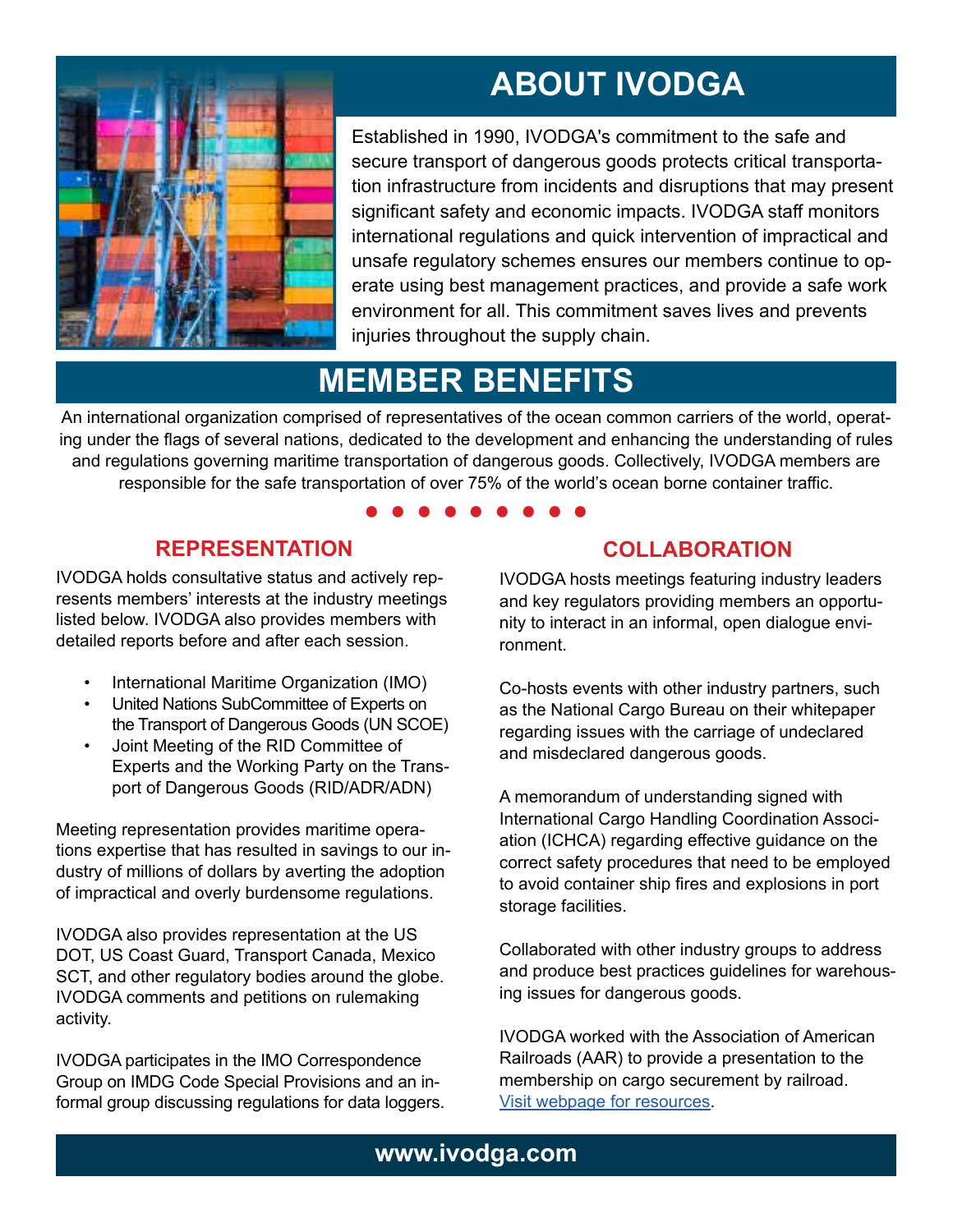# **MEMBER RESOURCES**

**Information to avoid Non-Compliance** - IVODGA staff continually provide information to members and enforcement personnel to avoid penalties and frustrated shipments based on incorrect application or interpretation of the regulations.

Access to internationally recognized dangerous goods consultants and IVODGA Administrator and Chief Technical Officer, Tom Ferguson, DGSA, CHMM, and other technical experts, and opportunities to network with other carriers.

Summary of significant changes with each IMDG Code Amendment.

IVODGA writes technical documents on topics such as the IMDG Code Special Provisions 961 and 962, providing guidance on how and when to use each special provision.

**IVODGA Watch** - a quick read email newsletter that keeps you up-to-date on all of the important regulatory activities.

Complimentary IMDG Code Recurrent training sessions hosted for members.

Mini training sessions on frequently asked questions and popular industry topics such as Lithium Batteries, Marine Pollutant Classification (49 CFR vs IMDG), and Safety Data Sheets. **tions, as we**<br>**•** • • • • • • • •

Through the Members Only website, IVODGA members discover a wealth of relevant and timely information from the latest regulatory changes and news impacting the industry. The website features:

- **• Membership Directory**  a list of contact details for all members.
- Regulatory Tools for members to use to quickly review regulatory changes and proposed changes.
- Summary Tables on the UN SCOE, IMO, and RID/ADR/ADN meeting papers.
- Transport Canada, Mexico SCT, and US DOT regulatory updates.
- Access to various resources relating to the blocking, bracing, and/or securement of cargo.
- All IVODGA member employees are able to access the email newsletter and Members Only website.
- With your membership you will be able to register as many employees for these resources.

Availability and discounts on the regulatory publications such as the IMDG Code and Storck publications, as well as HazCheck, placards and labels.

*I enjoyed the course very much. It was the most informative course I have taken which covers commercial shipping.*

#### **IVODGA - THE INDUSTRY STANDARD IN IMDG CODE COMPLIANCE TRAINING**

IVODGA offers availability of first class training designed by and for the maritime industry.

IVODGA provides instructor-led training (onsite and webinar), online training, and courses for your e-Learning / Learning Management System (LMS).

A variety of courses are available, such as:

- IMDG Code Recurrent
- IMDG Code Function Specific
- Cargo Securement
- Blocking & Bracing (Dangerous Goods)
- 49 CFR Safety & Security Compliance
- Transportation of Lithium Batteries
- Transport Canada TDG Regulations
- ADR Agreement Concerning the International Carriage of Dangerous Goods by Road

#### **Online Dangerous Goods Training www.dgtrainingonline.com**

IVODGA members receive a 5% discount on any online training program (with member coupon code).

**"**

**www.dgonlinetraining.com**

**"**